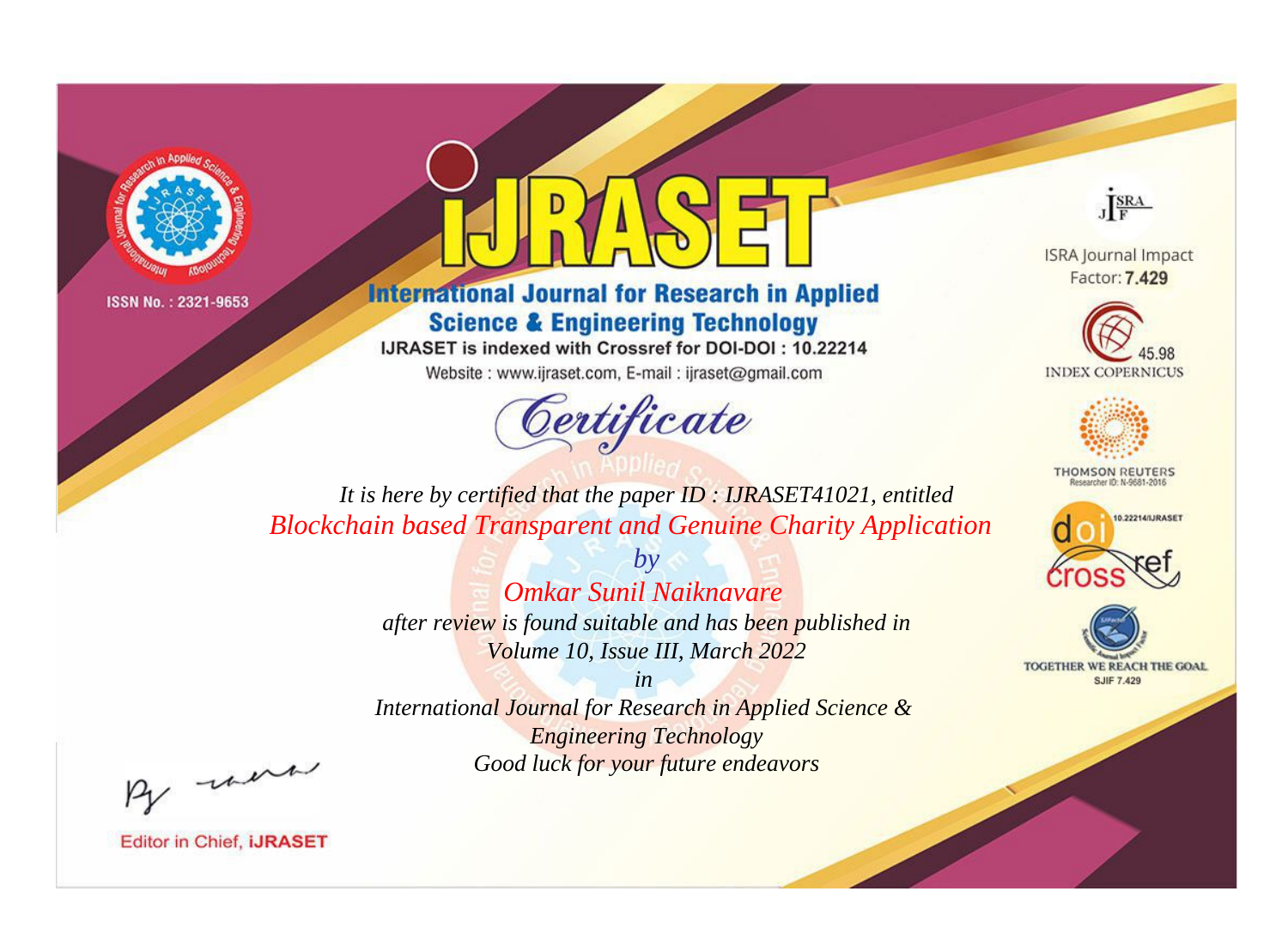



**International Journal for Research in Applied Science & Engineering Technology** 

IJRASET is indexed with Crossref for DOI-DOI: 10.22214

Website: www.ijraset.com, E-mail: ijraset@gmail.com



JERA

**ISRA Journal Impact** Factor: 7.429





**THOMSON REUTERS** 



TOGETHER WE REACH THE GOAL **SJIF 7.429** 

*It is here by certified that the paper ID : IJRASET41021, entitled Blockchain based Transparent and Genuine Charity Application*

> *by Mr. Mandar Pravin Patil after review is found suitable and has been published in Volume 10, Issue III, March 2022*

> *in International Journal for Research in Applied Science &*

*Engineering Technology Good luck for your future endeavors*

By morn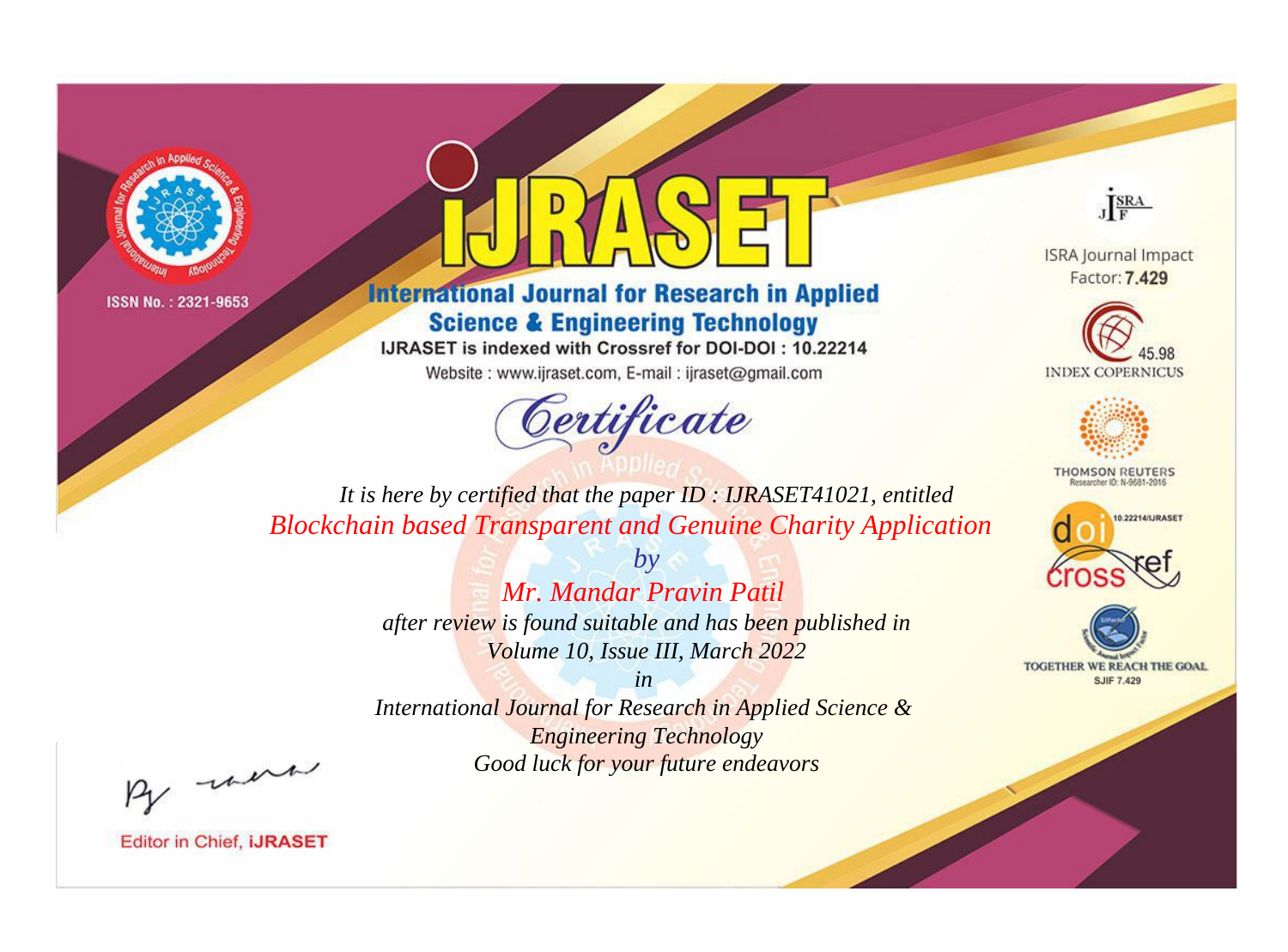



## **International Journal for Research in Applied Science & Engineering Technology**

IJRASET is indexed with Crossref for DOI-DOI: 10.22214

Website: www.ijraset.com, E-mail: ijraset@gmail.com



JERA

**ISRA Journal Impact** Factor: 7.429





**THOMSON REUTERS** 



TOGETHER WE REACH THE GOAL **SJIF 7.429** 

*It is here by certified that the paper ID : IJRASET41021, entitled Blockchain based Transparent and Genuine Charity Application*

> *by Miss. Riya Chandrakant Chawate after review is found suitable and has been published in Volume 10, Issue III, March 2022*

> > *in*

*International Journal for Research in Applied Science & Engineering Technology Good luck for your future endeavors*

By morn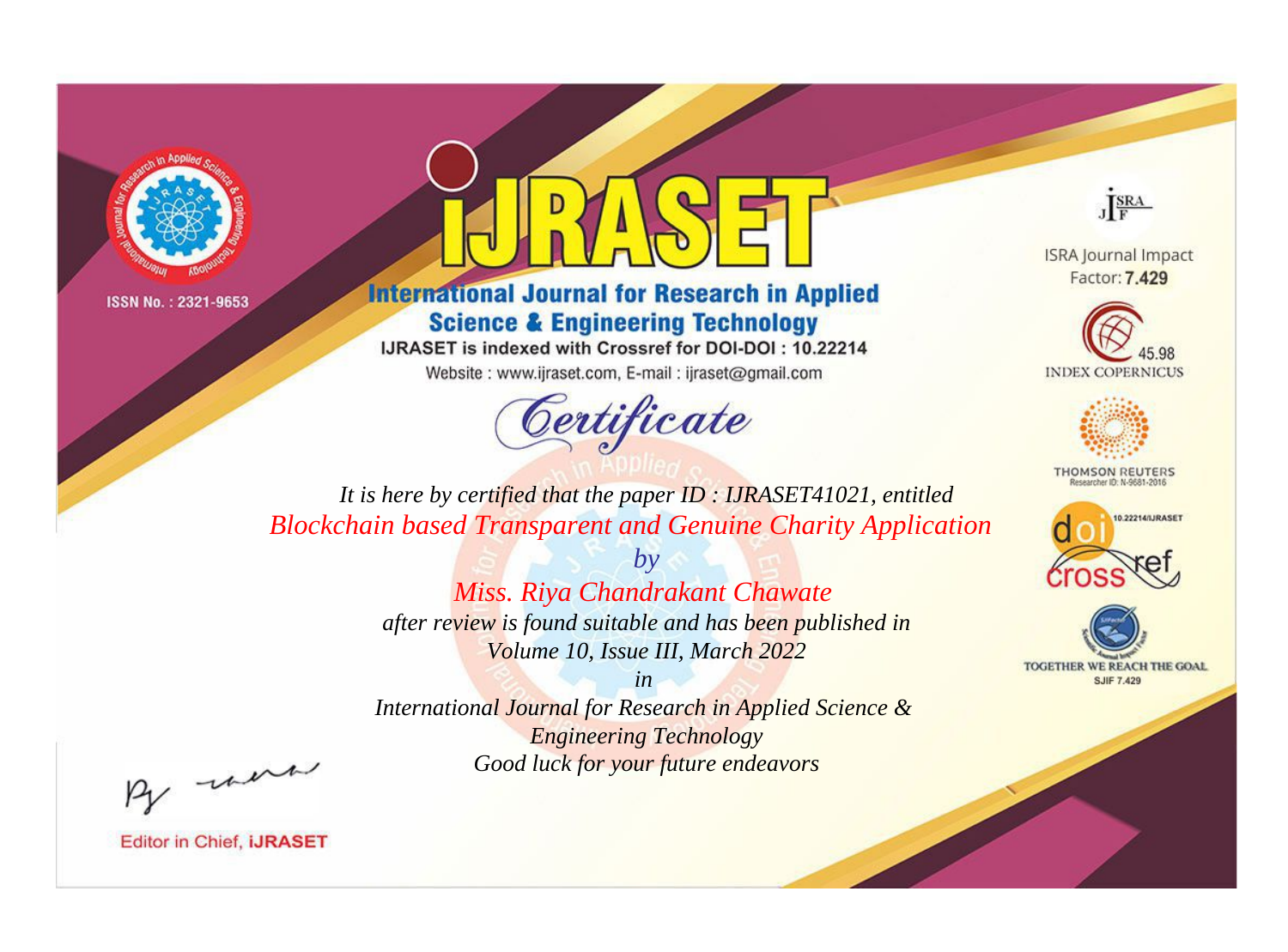



**International Journal for Research in Applied Science & Engineering Technology** 

IJRASET is indexed with Crossref for DOI-DOI: 10.22214

Website: www.ijraset.com, E-mail: ijraset@gmail.com



JERA

**ISRA Journal Impact** Factor: 7.429





**THOMSON REUTERS** 



TOGETHER WE REACH THE GOAL **SJIF 7.429** 

*It is here by certified that the paper ID : IJRASET41021, entitled Blockchain based Transparent and Genuine Charity Application*

> *by Miss. Amisha Bharat Borana after review is found suitable and has been published in Volume 10, Issue III, March 2022*

> > *in*

*International Journal for Research in Applied Science & Engineering Technology Good luck for your future endeavors*

By morn